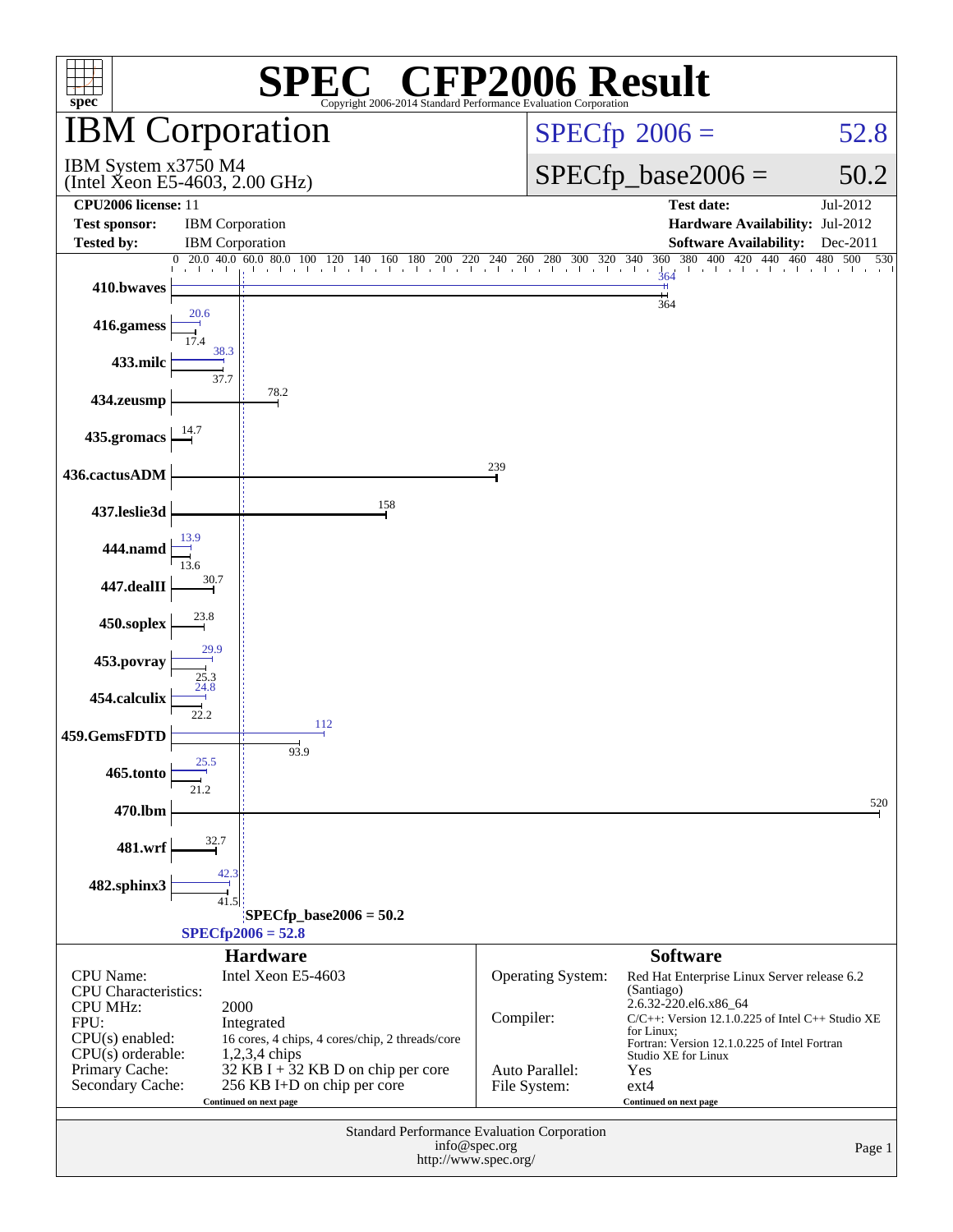

Results appear in the [order in which they were run.](http://www.spec.org/auto/cpu2006/Docs/result-fields.html#RunOrder) Bold underlined text [indicates a median measurement.](http://www.spec.org/auto/cpu2006/Docs/result-fields.html#Median)

#### **[Operating System Notes](http://www.spec.org/auto/cpu2006/Docs/result-fields.html#OperatingSystemNotes)**

Stack size set to unlimited using "ulimit -s unlimited"

#### **[Platform Notes](http://www.spec.org/auto/cpu2006/Docs/result-fields.html#PlatformNotes)**

 Operating Mode set to Maximum Perfomance in BIOS Sysinfo program /cpu2006.1.2/config/sysinfo.rev6800 \$Rev: 6800 \$ \$Date:: 2011-10-11 #\$ 6f2ebdff5032aaa42e583f96b07f99d3 running on kong-pete Wed Jul 11 02:02:55 2012

 This section contains SUT (System Under Test) info as seen by some common utilities. To remove or add to this section, see: <http://www.spec.org/cpu2006/Docs/config.html#sysinfo>

Continued on next page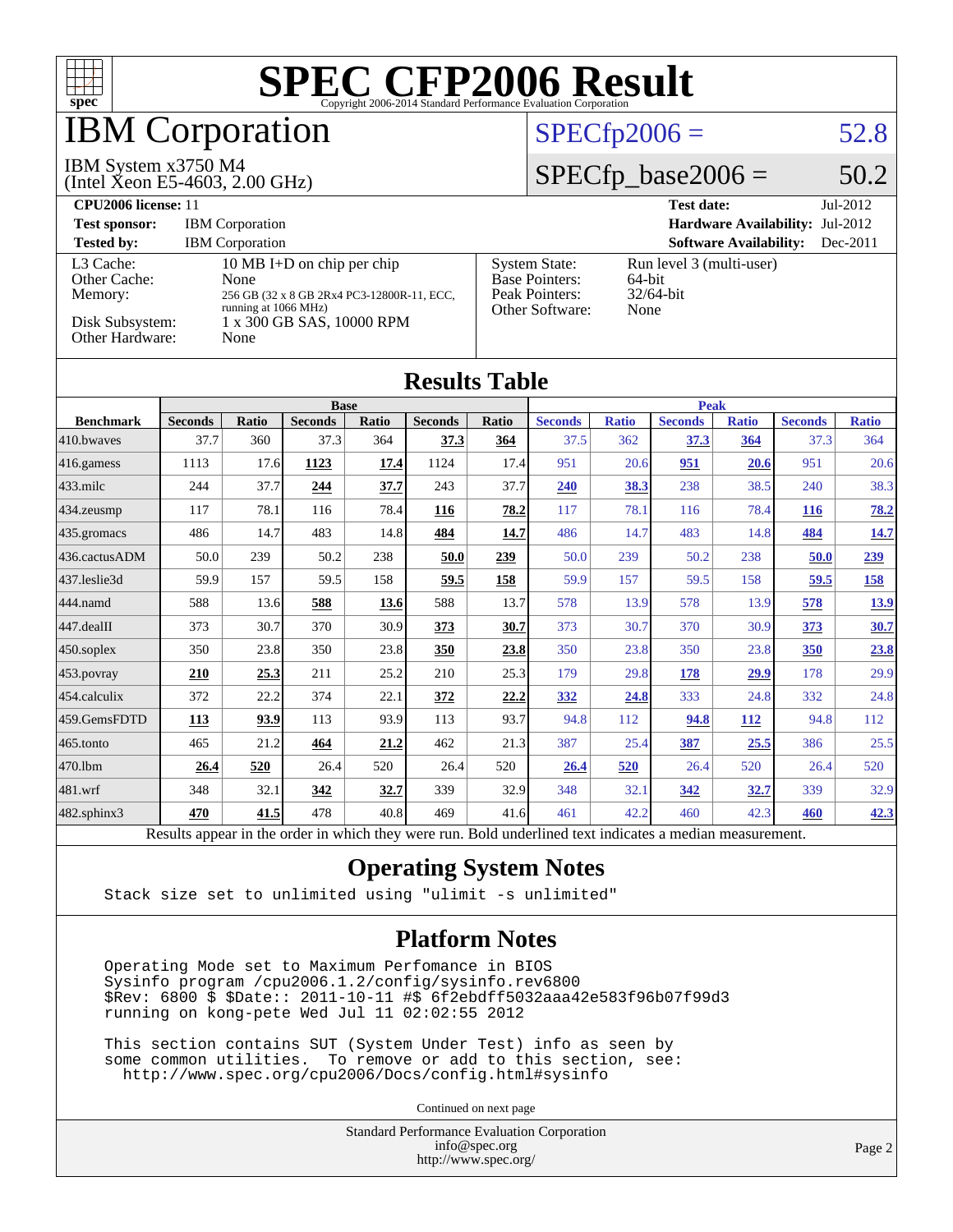

IBM Corporation

 $SPECTp2006 = 52.8$ 

(Intel Xeon E5-4603, 2.00 GHz) IBM System x3750 M4

 $SPECTp\_base2006 = 50.2$ 

**[Test sponsor:](http://www.spec.org/auto/cpu2006/Docs/result-fields.html#Testsponsor)** IBM Corporation **[Hardware Availability:](http://www.spec.org/auto/cpu2006/Docs/result-fields.html#HardwareAvailability)** Jul-2012 **[Tested by:](http://www.spec.org/auto/cpu2006/Docs/result-fields.html#Testedby)** IBM Corporation **[Software Availability:](http://www.spec.org/auto/cpu2006/Docs/result-fields.html#SoftwareAvailability)** Dec-2011

**[CPU2006 license:](http://www.spec.org/auto/cpu2006/Docs/result-fields.html#CPU2006license)** 11 **[Test date:](http://www.spec.org/auto/cpu2006/Docs/result-fields.html#Testdate)** Jul-2012

#### **[Platform Notes \(Continued\)](http://www.spec.org/auto/cpu2006/Docs/result-fields.html#PlatformNotes)**

 From /proc/cpuinfo model name : Intel(R) Xeon(R) CPU E5-4603 0 @ 2.00GHz 4 "physical id"s (chips) 32 "processors" cores, siblings (Caution: counting these is hw and system dependent. The following excerpts from /proc/cpuinfo might not be reliable. Use with caution.) cpu cores : 4 siblings : 8 physical 0: cores 0 1 2 3 physical 1: cores 0 1 2 3 physical  $2:$  cores  $0 \ 1 \ 2$  physical 3: cores 0 1 2 3 cache size : 10240 KB From /proc/meminfo<br>MemTotal: 264509148 kB HugePages\_Total: 0<br>Hugepagesize: 2048 kB Hugepagesize: /usr/bin/lsb\_release -d Red Hat Enterprise Linux Server release 6.2 (Santiago) From /etc/\*release\* /etc/\*version\* redhat-release: Red Hat Enterprise Linux Server release 6.2 (Santiago) system-release: Red Hat Enterprise Linux Server release 6.2 (Santiago) system-release-cpe: cpe:/o:redhat:enterprise\_linux:6server:ga:server uname -a: Linux kong-pete 2.6.32-220.el6.x86\_64 #1 SMP Wed Nov 9 08:03:13 EST 2011 x86\_64 x86\_64 x86\_64 GNU/Linux run-level 3 Jul 10 16:00 SPEC is set to: /cpu2006.1.2 Filesystem Type Size Used Avail Use% Mounted on /dev/mapper/vg\_kongpete-lv\_root ext4 264G 6.0G 245G 3% / Additional information from dmidecode: Memory: 11x Hynix HMT31GR7CFR4C-PB 8 GB 1600 MHz 2 rank 15x Micron 36JSF1G72PZ-1G6M1 8 GB 1600 MHz 2 rank 6x Samsung M393B1K70DH0-CK0 8 GB 1600 MHz 2 rank (End of data from sysinfo program)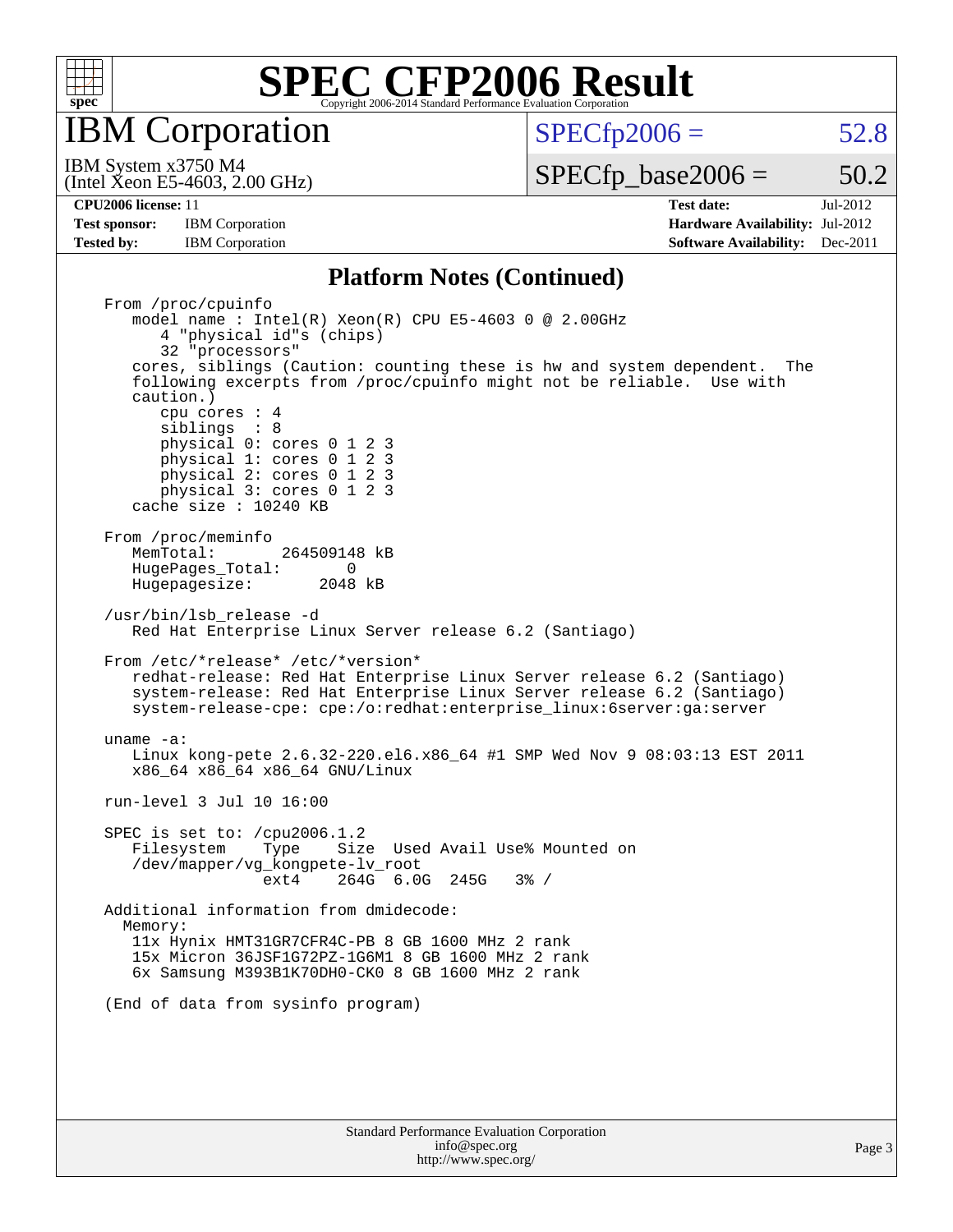

### IBM Corporation

 $SPECTp2006 = 52.8$ 

IBM System x3750 M4

(Intel Xeon E5-4603, 2.00 GHz)

 $SPECfp\_base2006 = 50.2$ 

**[Test sponsor:](http://www.spec.org/auto/cpu2006/Docs/result-fields.html#Testsponsor)** IBM Corporation **[Hardware Availability:](http://www.spec.org/auto/cpu2006/Docs/result-fields.html#HardwareAvailability)** Jul-2012 **[Tested by:](http://www.spec.org/auto/cpu2006/Docs/result-fields.html#Testedby)** IBM Corporation **[Software Availability:](http://www.spec.org/auto/cpu2006/Docs/result-fields.html#SoftwareAvailability)** Dec-2011

**[CPU2006 license:](http://www.spec.org/auto/cpu2006/Docs/result-fields.html#CPU2006license)** 11 **[Test date:](http://www.spec.org/auto/cpu2006/Docs/result-fields.html#Testdate)** Jul-2012

#### **[General Notes](http://www.spec.org/auto/cpu2006/Docs/result-fields.html#GeneralNotes)**

Environment variables set by runspec before the start of the run: KMP\_AFFINITY = "granularity=fine,compact,1,0" LD\_LIBRARY\_PATH = "/cpu2006.1.2/libs/32:/cpu2006.1.2/libs/64" OMP\_NUM\_THREADS = "16"

 Binaries compiled on a system with 1x Core i7-860 CPU + 8GB memory using RHEL5.5 Transparent Huge Pages disabled with: echo never > /sys/kernel/mm/redhat\_transparent\_hugepage/enabled Filesystem page cache cleared with:<br>echo 1> /proc/sys/vm/drop cac /proc/sys/vm/drop\_caches

### **[Base Compiler Invocation](http://www.spec.org/auto/cpu2006/Docs/result-fields.html#BaseCompilerInvocation)**

[C benchmarks](http://www.spec.org/auto/cpu2006/Docs/result-fields.html#Cbenchmarks):  $\text{icc}$   $-\text{m64}$ 

[C++ benchmarks:](http://www.spec.org/auto/cpu2006/Docs/result-fields.html#CXXbenchmarks) [icpc -m64](http://www.spec.org/cpu2006/results/res2012q3/cpu2006-20120716-23714.flags.html#user_CXXbase_intel_icpc_64bit_bedb90c1146cab66620883ef4f41a67e)

[Fortran benchmarks](http://www.spec.org/auto/cpu2006/Docs/result-fields.html#Fortranbenchmarks): [ifort -m64](http://www.spec.org/cpu2006/results/res2012q3/cpu2006-20120716-23714.flags.html#user_FCbase_intel_ifort_64bit_ee9d0fb25645d0210d97eb0527dcc06e)

[Benchmarks using both Fortran and C](http://www.spec.org/auto/cpu2006/Docs/result-fields.html#BenchmarksusingbothFortranandC): [icc -m64](http://www.spec.org/cpu2006/results/res2012q3/cpu2006-20120716-23714.flags.html#user_CC_FCbase_intel_icc_64bit_0b7121f5ab7cfabee23d88897260401c) [ifort -m64](http://www.spec.org/cpu2006/results/res2012q3/cpu2006-20120716-23714.flags.html#user_CC_FCbase_intel_ifort_64bit_ee9d0fb25645d0210d97eb0527dcc06e)

### **[Base Portability Flags](http://www.spec.org/auto/cpu2006/Docs/result-fields.html#BasePortabilityFlags)**

| 410.bwaves: -DSPEC CPU LP64                 |                                                                |
|---------------------------------------------|----------------------------------------------------------------|
| 416.gamess: -DSPEC_CPU_LP64                 |                                                                |
| 433.milc: -DSPEC CPU LP64                   |                                                                |
| 434.zeusmp: - DSPEC_CPU_LP64                |                                                                |
| 435.gromacs: -DSPEC_CPU_LP64 -nofor_main    |                                                                |
| 436.cactusADM: -DSPEC CPU LP64 -nofor main  |                                                                |
| 437.leslie3d: -DSPEC CPU LP64               |                                                                |
| 444.namd: -DSPEC CPU LP64                   |                                                                |
| 447.dealII: -DSPEC CPU LP64                 |                                                                |
| 450.soplex: - DSPEC CPU LP64                |                                                                |
| 453.povray: -DSPEC_CPU_LP64                 |                                                                |
| 454.calculix: - DSPEC CPU LP64 - nofor main |                                                                |
| 459.GemsFDTD: -DSPEC CPU LP64               |                                                                |
| 465.tonto: - DSPEC CPU LP64                 |                                                                |
| 470.1bm: - DSPEC_CPU LP64                   |                                                                |
|                                             | 481.wrf: -DSPEC CPU_LP64 -DSPEC_CPU_CASE_FLAG -DSPEC_CPU_LINUX |
| 482.sphinx3: -DSPEC_CPU_LP64                |                                                                |
|                                             |                                                                |

| <b>Standard Performance Evaluation Corporation</b> |  |
|----------------------------------------------------|--|
| info@spec.org                                      |  |
| http://www.spec.org/                               |  |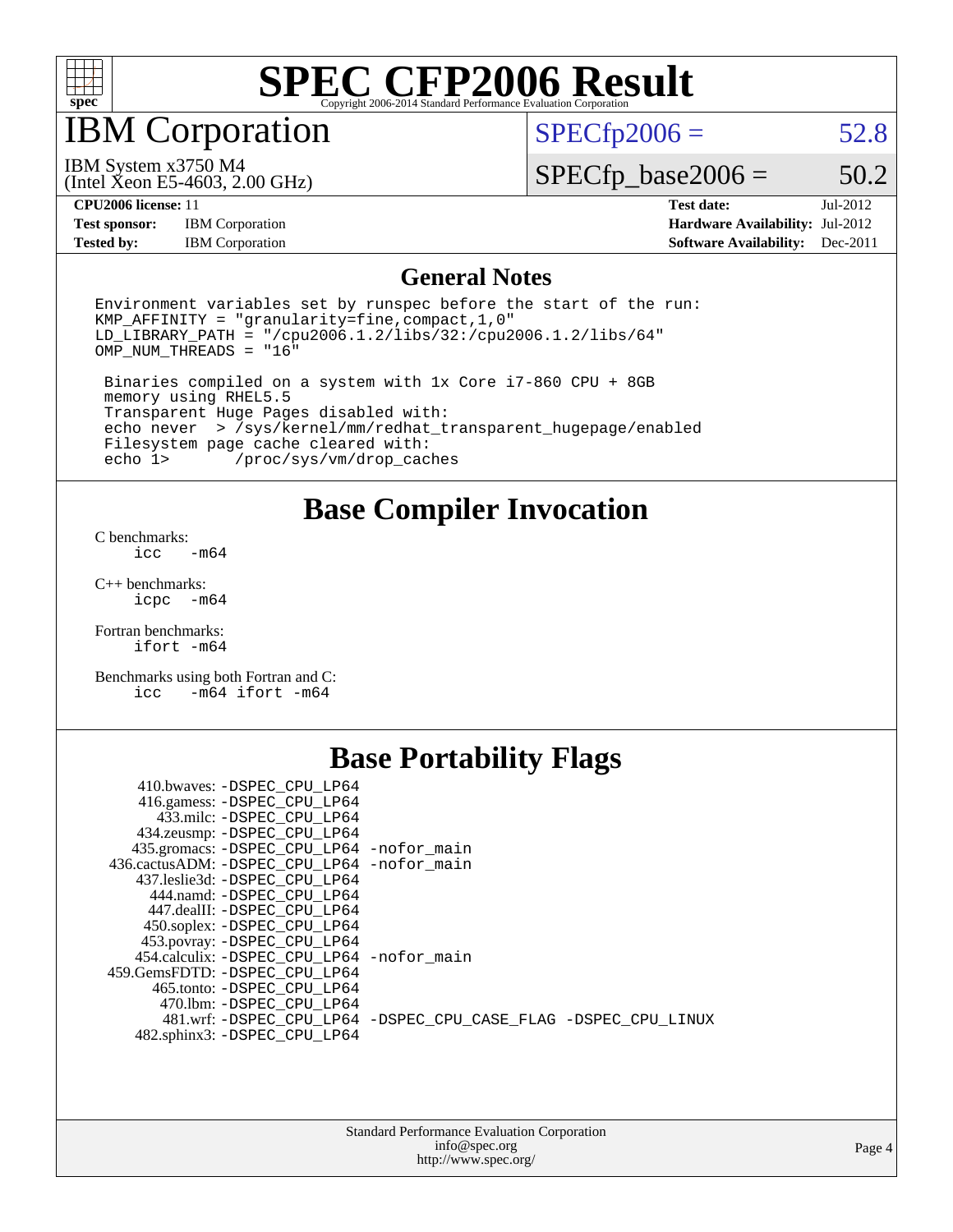

IBM Corporation

 $SPECTp2006 = 52.8$ 

(Intel Xeon E5-4603, 2.00 GHz) IBM System x3750 M4

 $SPECTp\_base2006 = 50.2$ 

**[Test sponsor:](http://www.spec.org/auto/cpu2006/Docs/result-fields.html#Testsponsor)** IBM Corporation **[Hardware Availability:](http://www.spec.org/auto/cpu2006/Docs/result-fields.html#HardwareAvailability)** Jul-2012

**[CPU2006 license:](http://www.spec.org/auto/cpu2006/Docs/result-fields.html#CPU2006license)** 11 **[Test date:](http://www.spec.org/auto/cpu2006/Docs/result-fields.html#Testdate)** Jul-2012 **[Tested by:](http://www.spec.org/auto/cpu2006/Docs/result-fields.html#Testedby)** IBM Corporation **[Software Availability:](http://www.spec.org/auto/cpu2006/Docs/result-fields.html#SoftwareAvailability)** Dec-2011

### **[Base Optimization Flags](http://www.spec.org/auto/cpu2006/Docs/result-fields.html#BaseOptimizationFlags)**

[C benchmarks](http://www.spec.org/auto/cpu2006/Docs/result-fields.html#Cbenchmarks): [-xAVX](http://www.spec.org/cpu2006/results/res2012q3/cpu2006-20120716-23714.flags.html#user_CCbase_f-xAVX) [-ipo](http://www.spec.org/cpu2006/results/res2012q3/cpu2006-20120716-23714.flags.html#user_CCbase_f-ipo) [-O3](http://www.spec.org/cpu2006/results/res2012q3/cpu2006-20120716-23714.flags.html#user_CCbase_f-O3) [-no-prec-div](http://www.spec.org/cpu2006/results/res2012q3/cpu2006-20120716-23714.flags.html#user_CCbase_f-no-prec-div) [-static](http://www.spec.org/cpu2006/results/res2012q3/cpu2006-20120716-23714.flags.html#user_CCbase_f-static) [-parallel](http://www.spec.org/cpu2006/results/res2012q3/cpu2006-20120716-23714.flags.html#user_CCbase_f-parallel) [-opt-prefetch](http://www.spec.org/cpu2006/results/res2012q3/cpu2006-20120716-23714.flags.html#user_CCbase_f-opt-prefetch) [-ansi-alias](http://www.spec.org/cpu2006/results/res2012q3/cpu2006-20120716-23714.flags.html#user_CCbase_f-ansi-alias) [C++ benchmarks:](http://www.spec.org/auto/cpu2006/Docs/result-fields.html#CXXbenchmarks) [-xAVX](http://www.spec.org/cpu2006/results/res2012q3/cpu2006-20120716-23714.flags.html#user_CXXbase_f-xAVX) [-ipo](http://www.spec.org/cpu2006/results/res2012q3/cpu2006-20120716-23714.flags.html#user_CXXbase_f-ipo) [-O3](http://www.spec.org/cpu2006/results/res2012q3/cpu2006-20120716-23714.flags.html#user_CXXbase_f-O3) [-no-prec-div](http://www.spec.org/cpu2006/results/res2012q3/cpu2006-20120716-23714.flags.html#user_CXXbase_f-no-prec-div) [-static](http://www.spec.org/cpu2006/results/res2012q3/cpu2006-20120716-23714.flags.html#user_CXXbase_f-static) [-opt-prefetch](http://www.spec.org/cpu2006/results/res2012q3/cpu2006-20120716-23714.flags.html#user_CXXbase_f-opt-prefetch) [-ansi-alias](http://www.spec.org/cpu2006/results/res2012q3/cpu2006-20120716-23714.flags.html#user_CXXbase_f-ansi-alias) [Fortran benchmarks](http://www.spec.org/auto/cpu2006/Docs/result-fields.html#Fortranbenchmarks): [-xAVX](http://www.spec.org/cpu2006/results/res2012q3/cpu2006-20120716-23714.flags.html#user_FCbase_f-xAVX) [-ipo](http://www.spec.org/cpu2006/results/res2012q3/cpu2006-20120716-23714.flags.html#user_FCbase_f-ipo) [-O3](http://www.spec.org/cpu2006/results/res2012q3/cpu2006-20120716-23714.flags.html#user_FCbase_f-O3) [-no-prec-div](http://www.spec.org/cpu2006/results/res2012q3/cpu2006-20120716-23714.flags.html#user_FCbase_f-no-prec-div) [-static](http://www.spec.org/cpu2006/results/res2012q3/cpu2006-20120716-23714.flags.html#user_FCbase_f-static) [-parallel](http://www.spec.org/cpu2006/results/res2012q3/cpu2006-20120716-23714.flags.html#user_FCbase_f-parallel) [-opt-prefetch](http://www.spec.org/cpu2006/results/res2012q3/cpu2006-20120716-23714.flags.html#user_FCbase_f-opt-prefetch) [Benchmarks using both Fortran and C](http://www.spec.org/auto/cpu2006/Docs/result-fields.html#BenchmarksusingbothFortranandC): [-xAVX](http://www.spec.org/cpu2006/results/res2012q3/cpu2006-20120716-23714.flags.html#user_CC_FCbase_f-xAVX) [-ipo](http://www.spec.org/cpu2006/results/res2012q3/cpu2006-20120716-23714.flags.html#user_CC_FCbase_f-ipo) [-O3](http://www.spec.org/cpu2006/results/res2012q3/cpu2006-20120716-23714.flags.html#user_CC_FCbase_f-O3) [-no-prec-div](http://www.spec.org/cpu2006/results/res2012q3/cpu2006-20120716-23714.flags.html#user_CC_FCbase_f-no-prec-div) [-static](http://www.spec.org/cpu2006/results/res2012q3/cpu2006-20120716-23714.flags.html#user_CC_FCbase_f-static) [-parallel](http://www.spec.org/cpu2006/results/res2012q3/cpu2006-20120716-23714.flags.html#user_CC_FCbase_f-parallel) [-opt-prefetch](http://www.spec.org/cpu2006/results/res2012q3/cpu2006-20120716-23714.flags.html#user_CC_FCbase_f-opt-prefetch)

[-ansi-alias](http://www.spec.org/cpu2006/results/res2012q3/cpu2006-20120716-23714.flags.html#user_CC_FCbase_f-ansi-alias)

## **[Peak Compiler Invocation](http://www.spec.org/auto/cpu2006/Docs/result-fields.html#PeakCompilerInvocation)**

[C benchmarks](http://www.spec.org/auto/cpu2006/Docs/result-fields.html#Cbenchmarks):  $\text{icc}$  -m64

[C++ benchmarks:](http://www.spec.org/auto/cpu2006/Docs/result-fields.html#CXXbenchmarks) [icpc -m64](http://www.spec.org/cpu2006/results/res2012q3/cpu2006-20120716-23714.flags.html#user_CXXpeak_intel_icpc_64bit_bedb90c1146cab66620883ef4f41a67e)

[Fortran benchmarks](http://www.spec.org/auto/cpu2006/Docs/result-fields.html#Fortranbenchmarks): [ifort -m64](http://www.spec.org/cpu2006/results/res2012q3/cpu2006-20120716-23714.flags.html#user_FCpeak_intel_ifort_64bit_ee9d0fb25645d0210d97eb0527dcc06e)

[Benchmarks using both Fortran and C](http://www.spec.org/auto/cpu2006/Docs/result-fields.html#BenchmarksusingbothFortranandC): [icc -m64](http://www.spec.org/cpu2006/results/res2012q3/cpu2006-20120716-23714.flags.html#user_CC_FCpeak_intel_icc_64bit_0b7121f5ab7cfabee23d88897260401c) [ifort -m64](http://www.spec.org/cpu2006/results/res2012q3/cpu2006-20120716-23714.flags.html#user_CC_FCpeak_intel_ifort_64bit_ee9d0fb25645d0210d97eb0527dcc06e)

### **[Peak Portability Flags](http://www.spec.org/auto/cpu2006/Docs/result-fields.html#PeakPortabilityFlags)**

Same as Base Portability Flags

## **[Peak Optimization Flags](http://www.spec.org/auto/cpu2006/Docs/result-fields.html#PeakOptimizationFlags)**

[C benchmarks](http://www.spec.org/auto/cpu2006/Docs/result-fields.html#Cbenchmarks):

433.milc:  $-x$ AVX(pass 2)  $-p$ rof-gen(pass 1)  $-p$ po(pass 2)  $-03$ (pass 2) [-no-prec-div](http://www.spec.org/cpu2006/results/res2012q3/cpu2006-20120716-23714.flags.html#user_peakPASS2_CFLAGSPASS2_LDFLAGS433_milc_f-no-prec-div)(pass 2) [-prof-use](http://www.spec.org/cpu2006/results/res2012q3/cpu2006-20120716-23714.flags.html#user_peakPASS2_CFLAGSPASS2_LDFLAGS433_milc_prof_use_bccf7792157ff70d64e32fe3e1250b55)(pass 2) [-static](http://www.spec.org/cpu2006/results/res2012q3/cpu2006-20120716-23714.flags.html#user_peakOPTIMIZE433_milc_f-static) [-auto-ilp32](http://www.spec.org/cpu2006/results/res2012q3/cpu2006-20120716-23714.flags.html#user_peakCOPTIMIZE433_milc_f-auto-ilp32) [-ansi-alias](http://www.spec.org/cpu2006/results/res2012q3/cpu2006-20120716-23714.flags.html#user_peakCOPTIMIZE433_milc_f-ansi-alias)

 $470$ .lbm: basepeak = yes

 482.sphinx3: [-xAVX](http://www.spec.org/cpu2006/results/res2012q3/cpu2006-20120716-23714.flags.html#user_peakOPTIMIZE482_sphinx3_f-xAVX) [-ipo](http://www.spec.org/cpu2006/results/res2012q3/cpu2006-20120716-23714.flags.html#user_peakOPTIMIZE482_sphinx3_f-ipo) [-O3](http://www.spec.org/cpu2006/results/res2012q3/cpu2006-20120716-23714.flags.html#user_peakOPTIMIZE482_sphinx3_f-O3) [-no-prec-div](http://www.spec.org/cpu2006/results/res2012q3/cpu2006-20120716-23714.flags.html#user_peakOPTIMIZE482_sphinx3_f-no-prec-div) [-unroll2](http://www.spec.org/cpu2006/results/res2012q3/cpu2006-20120716-23714.flags.html#user_peakCOPTIMIZE482_sphinx3_f-unroll_784dae83bebfb236979b41d2422d7ec2) [-ansi-alias](http://www.spec.org/cpu2006/results/res2012q3/cpu2006-20120716-23714.flags.html#user_peakCOPTIMIZE482_sphinx3_f-ansi-alias) [-parallel](http://www.spec.org/cpu2006/results/res2012q3/cpu2006-20120716-23714.flags.html#user_peakCOPTIMIZE482_sphinx3_f-parallel)

Continued on next page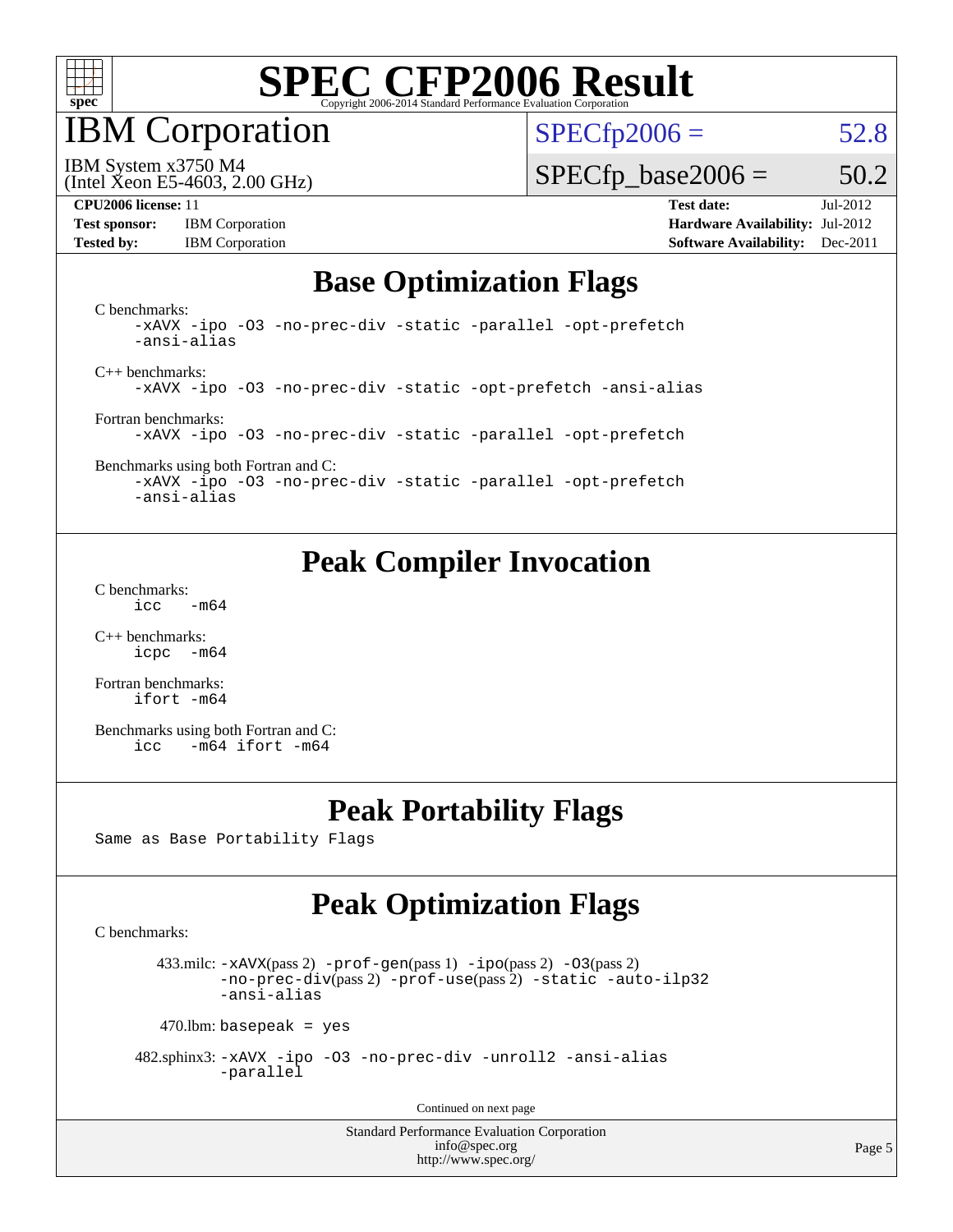

IBM Corporation

 $SPECTp2006 = 52.8$ 

(Intel Xeon E5-4603, 2.00 GHz) IBM System x3750 M4

 $SPECTp\_base2006 = 50.2$ 

| <b>Test sponsor:</b> | <b>IBM</b> Corporation |
|----------------------|------------------------|
| <b>Tested by:</b>    | <b>IBM</b> Corporation |

**[CPU2006 license:](http://www.spec.org/auto/cpu2006/Docs/result-fields.html#CPU2006license)** 11 **[Test date:](http://www.spec.org/auto/cpu2006/Docs/result-fields.html#Testdate)** Jul-2012 **[Hardware Availability:](http://www.spec.org/auto/cpu2006/Docs/result-fields.html#HardwareAvailability)** Jul-2012 **[Software Availability:](http://www.spec.org/auto/cpu2006/Docs/result-fields.html#SoftwareAvailability)** Dec-2011

## **[Peak Optimization Flags \(Continued\)](http://www.spec.org/auto/cpu2006/Docs/result-fields.html#PeakOptimizationFlags)**

```
C++ benchmarks: 
       444.namd: -xAVX(pass 2) -prof-gen(pass 1) -ipo(pass 2) -O3(pass 2)
               -no-prec-div(pass 2) -prof-use(pass 2) -fno-alias
               -auto-ilp32
       447.dealII: basepeak = yes
      450.soplex: basepeak = yes
      453.povray: -xAVX(pass 2) -prof-gen(pass 1) -ipo(pass 2) -O3(pass 2)
               -no-prec-div(pass 2) -prof-use(pass 2) -unroll4 -ansi-alias
Fortran benchmarks: 
      410.bwaves: -xAVX -ipo -O3 -no-prec-div -opt-prefetch -parallel
               -static
      416.gamess: -xAVX(pass 2) -prof-gen(pass 1) -ipo(pass 2) -O3(pass 2)
                -no-prec-div(pass 2) -prof-use(pass 2) -unroll2
               -inline-level=0-scalar-rep--static
      434.zeusmp: basepeak = yes
      437.leslie3d: basepeak = yes
  459.GemsFDTD: -xAVX(pass 2) -prof-gen(pass 1) -ipo(pass 2) -O3(pass 2)
               -no-prec-div(pass 2) -prof-use(pass 2) -unroll2
               -inline-level=0 -opt-prefetch -parallel
        465.tonto: -xAVX(pass 2) -prof-gen(pass 1) -ipo(pass 2) -O3(pass 2)
               -no-prec-div(pass 2) -prof-use(pass 2) -inline-calloc
               -opt-malloc-options=3 -auto -unroll4
Benchmarks using both Fortran and C: 
    435.\text{gromacs: basepeak} = yes
 436.cactusADM:basepeak = yes 454.calculix: -xAVX -ipo -O3 -no-prec-div -auto-ilp32 -ansi-alias
        481.wrf: basepeak = yes
```
The flags files that were used to format this result can be browsed at <http://www.spec.org/cpu2006/flags/Intel-ic12.1-official-linux64.20120425.html> <http://www.spec.org/cpu2006/flags/IBM-Platform-Flags-V1.2-SNB-C.html>